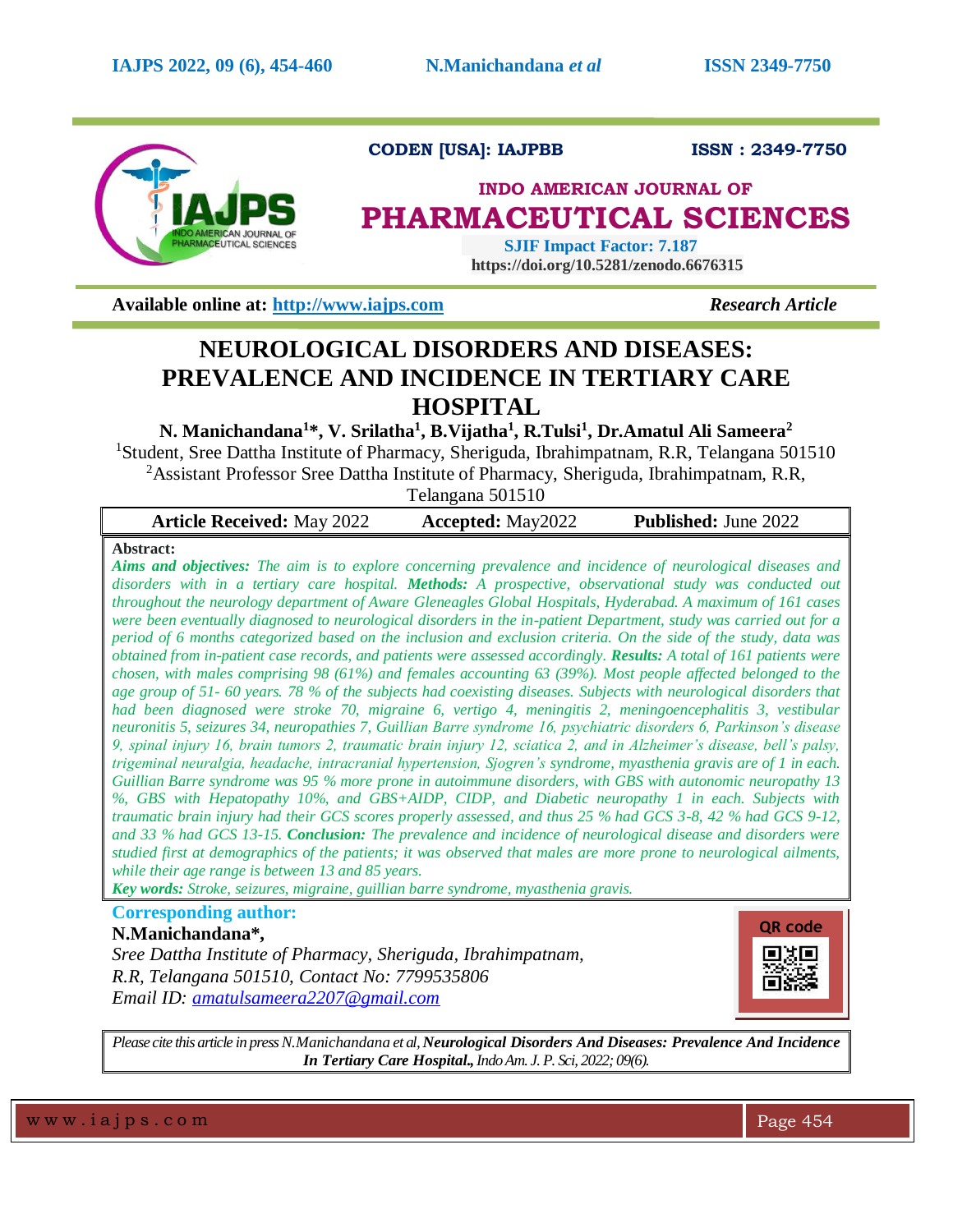#### **INTRODUCTION:**

Neurology is a branch of medicine concerned [1] with quite a group of medical abnormalities primarily impacts the nervous system, referred to as nervous system or neurological disorders [2]. Neurological disorders, according to the World Health Organization (WHO), comprise diseases that impact the general nervous system, including the central and peripheral nerve systems [3].

### **Central nervous system neurological disorders:**

**Cerebrovascular disease (CVA) / stroke**: A stroke is a neurological disorder in which poor blood supply causes cell death, when the blood flow to a part of the brain is interrupted by a ruptured or blocked blood vessel. Brain cells which may not receive a steady supply of oxygenated blood may die, resulting in prolonged brain damage [4].

**Seizures:** Seizures are defined as an abnormal and/or combination of various cortical neuron occurrences that cause transient neurological symptoms [5].

**Epilepsy:** Epilepsy is identical with "seizure disorders,"[6] which is a chronic condition caused by recurring, spontaneous seizures [7].

**Meningitis:** It is infection of the central nervous system [8] that causes acute inflammation of the meninges, the protective membrane [9].

**Alzheimer's disease:** Alzheimer's disease (AD) is a neurodegenerative disease that typically begins slowly and worsens [10].

**Multiple sclerosis:** Multiple sclerosis (MS), also referred as encephalomyelitis disseminata, is a demyelinating illness [11] that affects neurological dysfunction [12] and was been a chronic inflammatory [13] and immune-mediated disorder primarily impacts the central nervous system (CNS) [14].

**Headache:** Headache is a most prevalent neurological indication [15] of discomfort in the face, head, or neck, [16] that can be caused by tension on or aggravation of meninges and blood vessels [17].

**Spinal tumors:** Spinal tumors are neoplasm's that develop in the vertebral column or the spinal cord. [18]

#### **MATERIALS AND METHODS:**

**Study site:** The study was conducted out throughout the neurology in-patient department of Aware Gleneagles Global Hospitals, Hyderabad.

**Study design:** A prospective, observational study was conducted on 161 in-patients with in Intensive care unit, Medical Intensive care unit, and Surgical Intensive care unit at a hospital.

**Sample size:** A maximum of 161 cases were been eventually diagnosed to neurological disorders in the in-patient ICU, MICU, and SICU departments of Aware Gleneagles Global Hospital, LB Nagar.

**Study period:** The research was carried out over a six-month period, from September 2021 to March 2022.

**Study criteria:**

| <b>Inclusion Criteria</b>                        | <b>Exclusion Criteria</b>                   |
|--------------------------------------------------|---------------------------------------------|
| Patients over the age of 11                      | Patients who refuse to partake in the study |
| Genders are male and female                      | Out-patients                                |
| History of smoking and alcohol dependence        | Women who are pregnant or breast - feeding  |
| Patients who have and do not have co morbidities | Infants and Pediatrics                      |

### **Table 1: Inclusion and Exclusion Criteria**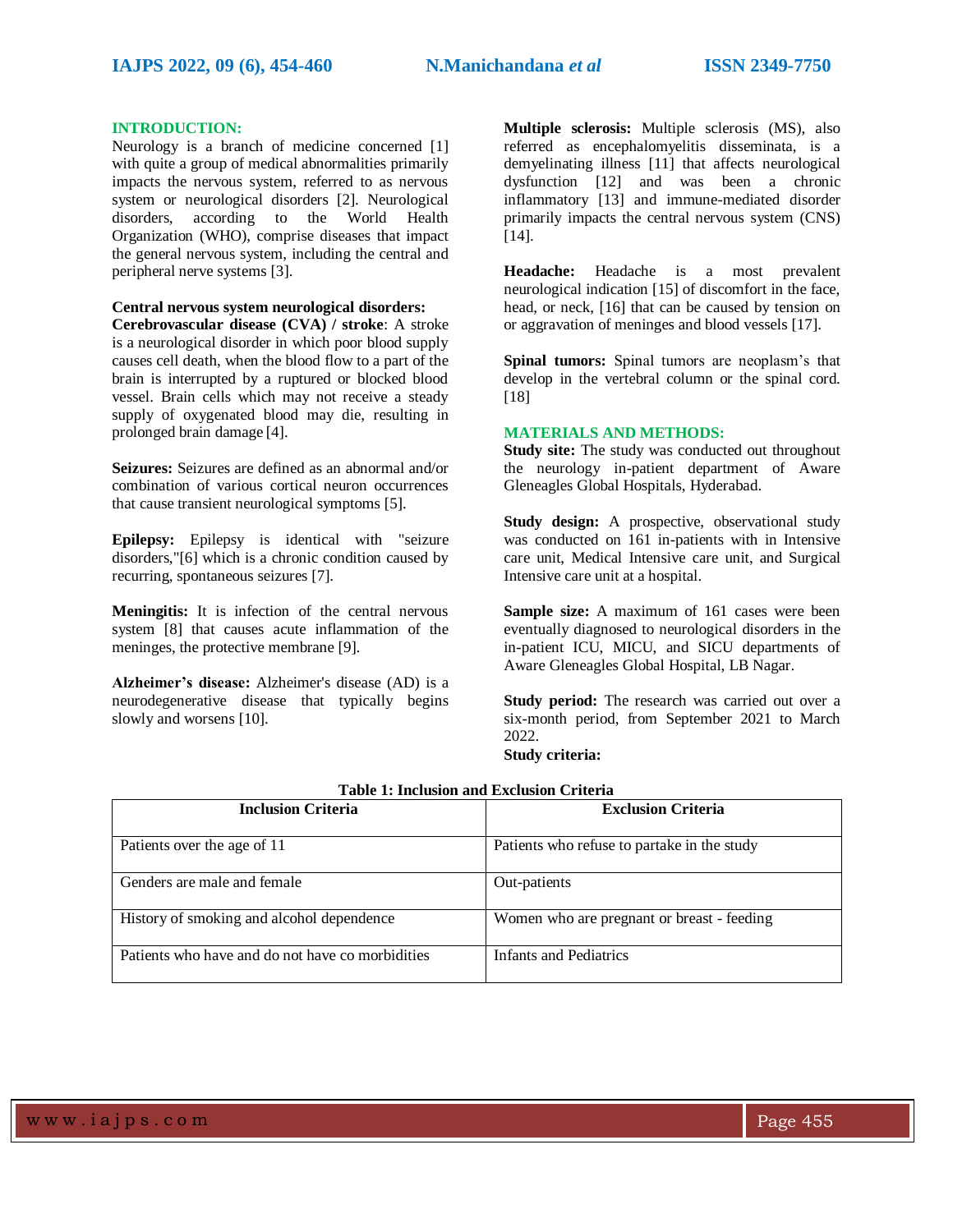**Study approval:** The study was authorized by the Sree Dattha Institute of Pharmacy's Ethics Committee.

#### **RESULTS:**

| <b>Gender</b> | No. of<br>subjects | Percenta<br>ge |
|---------------|--------------------|----------------|
| Female        | ხპ                 | 39%            |
| Male          | 98                 | 61%            |





**Figure 1: Distribution of subjects as per gender**

In the study, approximately 161 subjects with neurological conditions were admitted to the hospital, with males accounting for approximately 98 (61 percent) of the subjects and females accounting for the remaining 63 (39 percent).

| <b>Age Range</b> | <b>Subjects</b> |
|------------------|-----------------|
| 11-20yrs         | 11              |
| 21-30yrs         | 11              |
| 31-40yrs         | 24              |
| 41-50yrs         | 22              |
| 51-60yrs         | 32              |
| 61-70yrs         | 29              |
| 71-80yrs         | 27              |
| 81-90yrs         |                 |

| Table 3: Subjects grouped based on their age |  |  |  |
|----------------------------------------------|--|--|--|
|                                              |  |  |  |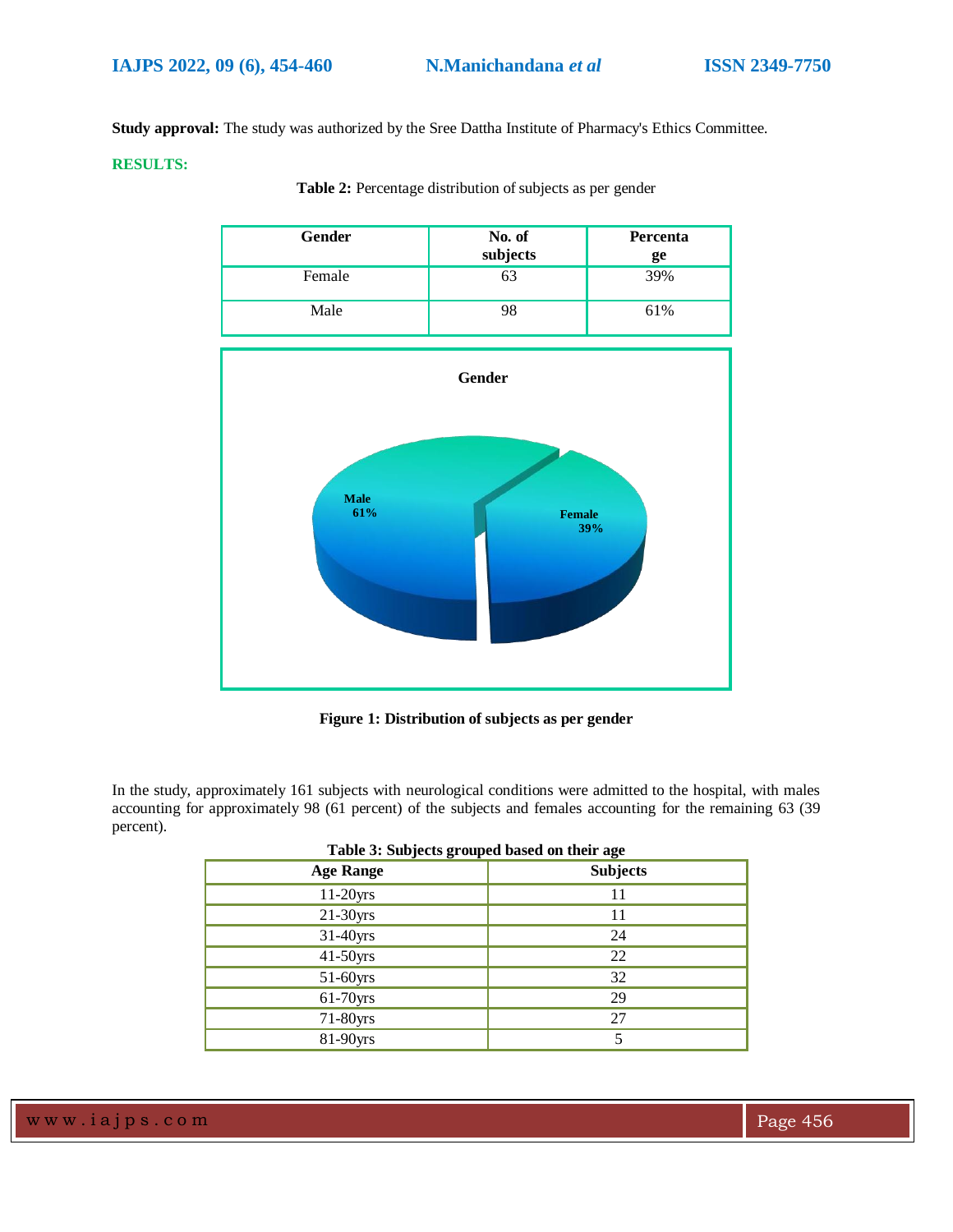

**Figure 2: Distribution of subjects based on age**

In this study, children under the age of 11 were excluded, and the age range among the subjectswas as follows: 11-30 yrs range 22 patients admitted, 31-40 yrs range 24 subjects admitted, 41-50 yrs range 22 subjects admitted, 32 subjects presented around the age group 51-60 yrs, 61-70yrs range 29 subjects, 71-90 yrs range 32 subjects presented. The highest number of subjects presented was 32 in the age group 51-60 years.

## **Table 4: Distribution of subjects based on Co-morbidities**

| Category                 | No. of subjects | <b>Percentage</b> |
|--------------------------|-----------------|-------------------|
| With Comorbidities       | 126             | 78%               |
| Without<br>Comorbidities | 35              | 22%               |



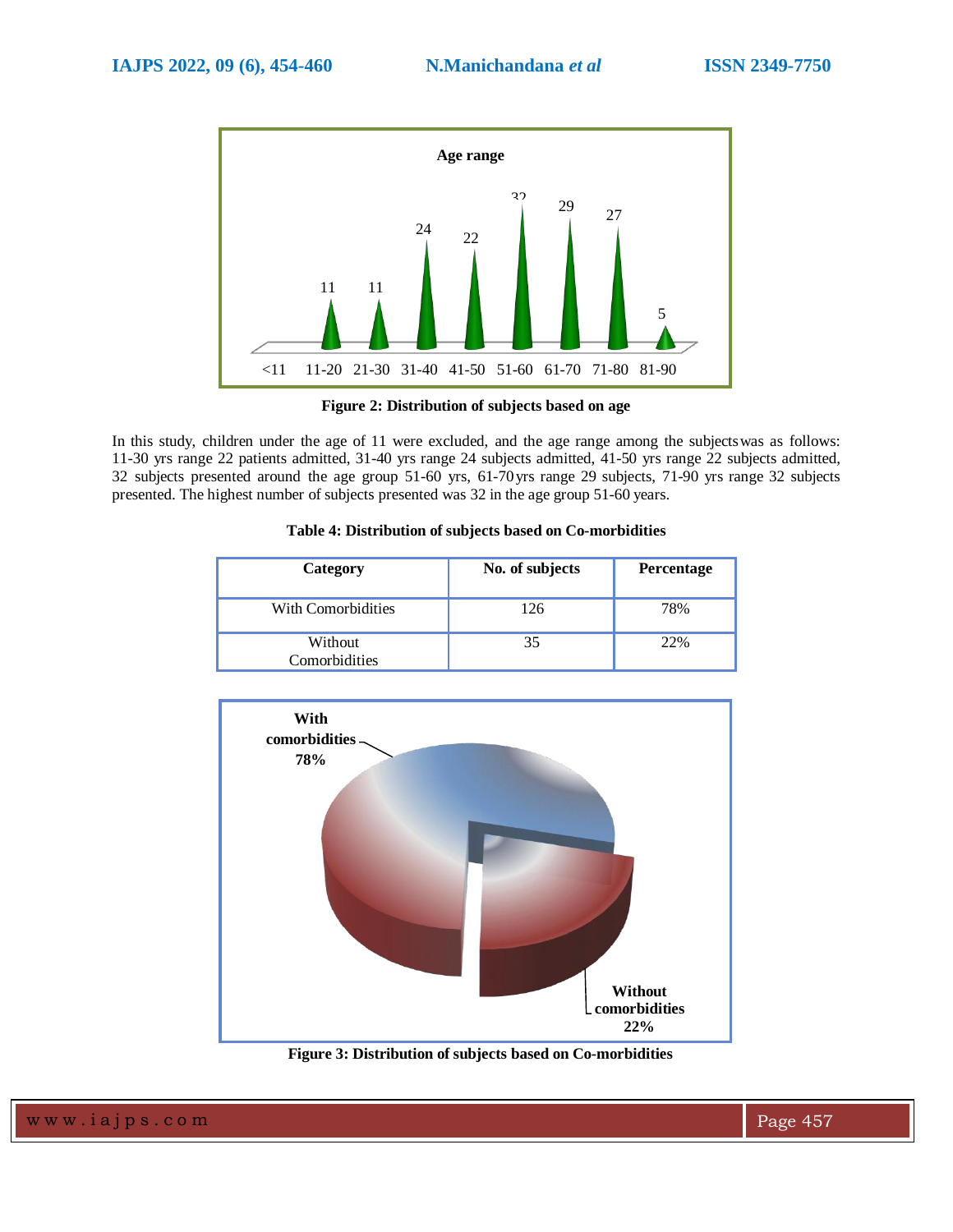There were approximately 161 patients, with 126 subjects (78 percent) presenting with Comorbidities and 35 subjects not presenting with Comorbidities (22 percent). Subjects who had neurological conditions or a history of neurological diseases, as well as concomitant diseases, subjects were more likely to have deficits in brain functioning.

#### **DISCUSSION:**

Overall distribution of patients with neurological illnesses varied based on gender with in ongoing study. In comparison to the previous survey, it reported female accounts to be around 64.7%, the current study showed female accounts only 39% and male accounts 61%. In comparison to previous studies, males showed a significant difference and were susceptible to neurological problems.

In tertiary care hospital patients, the distribution of neurological illnesses is determined on the age factor. In the previous study, age groups ranging from 16 to 85 years were included, so in the current study, age groups ranging from 11 to 85 years were included, with the 51-60 year age group being more susceptible to neurological problems.

Patients with cerebrovascular accidents, and also social issues, were studied. Cigarette and tobacco addiction was reported to be around 40.3% in a previous research of 236 stroke patients. In this study, 161 participants were examined, with smoking and alcoholic consuming are of 18 and 22 percent, respectively. As a result, smoking and alcohol both found to be the trigger causes in stroke patients.

Based on co-morbid hypertension, the distribution of patients with neurological diseases was determined. In a prior study, 80 stroke patients were examined, with migraine (12%) and tension-type headache (66%) being most common coexisting disorders. The most common coexisting conditions in this study were vertigo (60%), migraine (10%), & anemia (30%). The symptoms of neurological diseases were alleviated when the co-morbid disease being diagnosed and treated.

Stroke patients with type 2 diabetes have been studied. It is assessed by patient's concerns or clinical manifestations. In an earlier study, 50 stroke patients with Type II diabetes were included, with 76% being conscious and oriented, 24 % having an altered conscious level, 90% hemiplegic or hemiparesis,

72% dysarthria, 4% dysphasia, and 16 % having other disabilities. Hemiparesis (21%) hemiplegia (7%), paraesthesia and facial palsy (2%), dysphasia (4%), aphasia (9%), dysarthria (12%), altered sensorism (11%) and conscious and oriented (32%) were all present in the current study. Hemiparesis and dysarthria were most frequent clinical manifestations in both present and previous studies.

Patients with stroke have been categorized based on risk factors that cause morbidity and mortality. Hypertension (64%), hyperlipidemia (48%), and diabetes mellitus (31%) were the most common risk factors in the previous study, while hypertension (46%), diabetes mellitus (30%), coronary artery disease (11%), thyroid disease & respiratory disease (5%), and kidney disease (3%) were the most common risk factors in the current study. In comparison to previous research, hypertension was found to be the primary risk factor for neurological impairments.

In a tertiary care hospital, neurological diseases were deemed an emergency. Around 1743 admitted in the prior research study, with cerebrovascular events (26.5%), headache disorders (13%), and seizures (12.7%) being the most common diagnoses. In the current study, 145 patients are selected, with cerebrovascular accidents 49%, headache disorders 12%, seizures 24%, and GB syndrome 11%, and head injury patients 8% in total. The Neuro-Emergency department has quite a great experience & practice treating ER patients.

Subjects are divided based upon that type of headaches they could be experiencing. In a recent study, migraine and tension type headaches were found to be 46% and 24%, respectively, chronic daily headaches were 13%, and other headaches were 18%. Only 13 people with headaches were reported in this study, out of 161 individuals, with migraine being the most common and followed by vertigo. Females, on either side, are much prone to headaches, despite migraine being most prevalent.

In a tertiary hospital, the population experiencing Guillian Barre Syndrome was allocated. GBS with autonomic neuropathy and respiratory paralysis (13%), GB syndrome with Hepatopathy (10%), GB syndrome with diabetic neuropathy, Acute/Chronic IDP (6-8%), and GB syndrome alone (56%) were all included in this study. AIDP and AMAN were the most prevalent variations in the prior study, with 93.5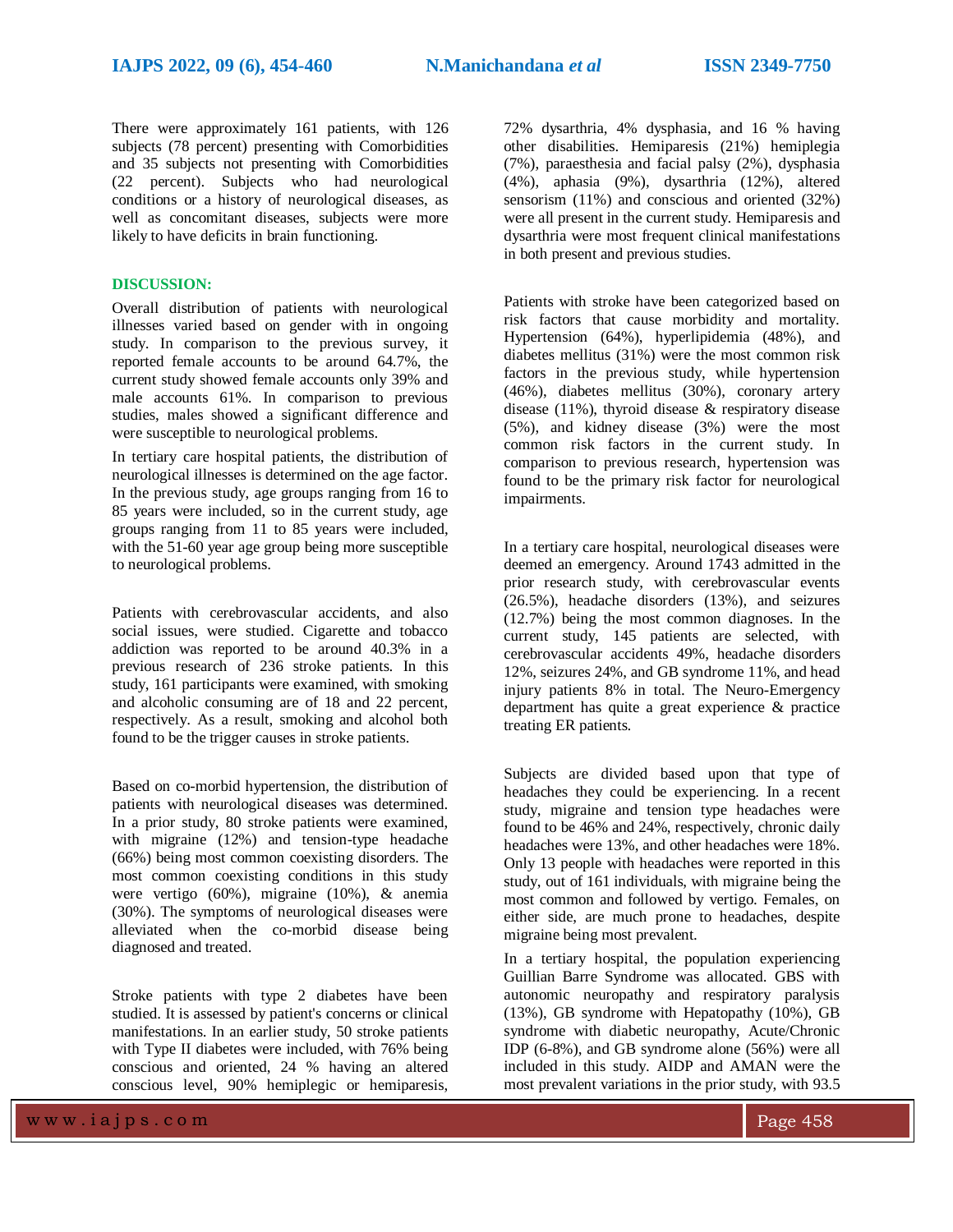percent and 16.1 percent in ascending paralysis and respiratory failure, respectively, and a 6.45 percent in-hospital death rate. In comparison to previous studies, the current study's mortality rate was zero.

Regarding the past analysis, GCS 13-15 were 99 % and lost to 71 % in GCS 9-12 & 41 % in GCS less than 9. In the present work, 12 individuals with TBI in which GCS 13-15 33% creating a positive recovery and the percentage increased to 42% in GCS 9-12 and in GCS percent having favorable conditions. As compared to prior studies, the death rate has dropped, and the patient's recovery has been satisfactory.

Acute stroke patients are factored, and also on Glasgow coma scale. In prior study, there were 49.13% cerebral Infracts, 31.89% intracerebral hemorrhage, and 18.96% subarachnoid hemorrhage. GCS within 13-15 mortality was 0. In the current study, 82 stroke patients were viewed, with cerebral infracts 81%, hemorrhage 9%, intracranial hemorrhage 6%, and subarachnoid and subdural hemorrhage 2% each. GCS 3-8 were 29%, GCS 9-12 were 48%, and GCS 13-15 of 23%. It was proved that the GCS score fluctuates depending on type of stroke.

In follow-up stroke cases, the Glasgow coma scale was used, with the verbal component as the major lead. A total of 70 stroke patients were included in the study, with dysphasia 10%, aphasia 33%, and dysarthria for 57%, suggesting that patients with dysphasia were least and those with dysarthria were more prevalent. In a prior study, 349 patients were found to be dysphasic out of a total of 1517 patients. It has been discovered that the verbal score has a significant impact on the GCS score in stroke patients who have made a good recovery.

#### **CONCLUSION:**

The prevalence and incidence of neurological disease and disorders were studied in this prospective study with a sample size of 161 individuals. On studying first at demographics of the patients, it was observed that males are more prone to neurological ailments, while their age range is between 13 and 85 years. In social history, 18% and 22% of subjects were categorized as smokers and alcoholics, respectively.

About 78% of the individuals in the study had comorbid conditions, with the co-morbid range 3 comprising far more subjects. Hypertension (46%) has been identified as a key risk factor for neurological impairments, followed by diabetes (30%) and cardiac disorders (11%).

The far more prevalent neurological illnesses reported to the emergency department with in observational study are stroke (70), seizures (34), Guillian Barre syndrome (16), headaches (13) and traumatic brain injury (12).

An often similar clinical manifestation in stroke patients was hemiparesis (21%) followed by dysarthria (12%), aphasia (9%), and hemiplegia (7%), with Type II Diabetes mellitus as a concomitant disease.

In the study, migraine is seen to be more frequent among headache patients, and Guillian Barre syndrome accounting for 56% of 16 individuals.

The Glasgow coma scale was evaluated, with the score reflecting the degree of the patient's condition, with GCS 13-15 (33%) indicating mild severity and GCS 3-8 (25%) indicating high severity in case of traumatic brain injury. Dysarthria (57%) was noted in the majority of stroke patients, corresponding to the GCS verbal score.

The GCS score in stroke patients was analyzed, and it's been concluded that, dependent upon the stroke, the severity of the GCS score ranges from high to mild, were mortality of GCS 13-15 being 0.

#### **REFERENCES:**

- 1. ACGME (1 July 2016). "ACGME Program Requirements for Graduate Medical Education in Neurology" (PDF). www.acgme.org. Archived from the original (PDF) on 13 January 2017. Retrieved 10 January 2017.
- 2. Nervous System Diseases Neurologic Diseases". MedlinePlus. Retrieved 2022-02-02.
- 3. World Health Organisation. What are neurological disorders? Available from: https://www.who.int/news-room/q-a-detail/whatare-neurological-disorders# (accessed 22 September, 2021).
- 4. "What Is a Stroke?". www.nhlbi.nih.gov/. March 26, 2014. Archived from the original on 18